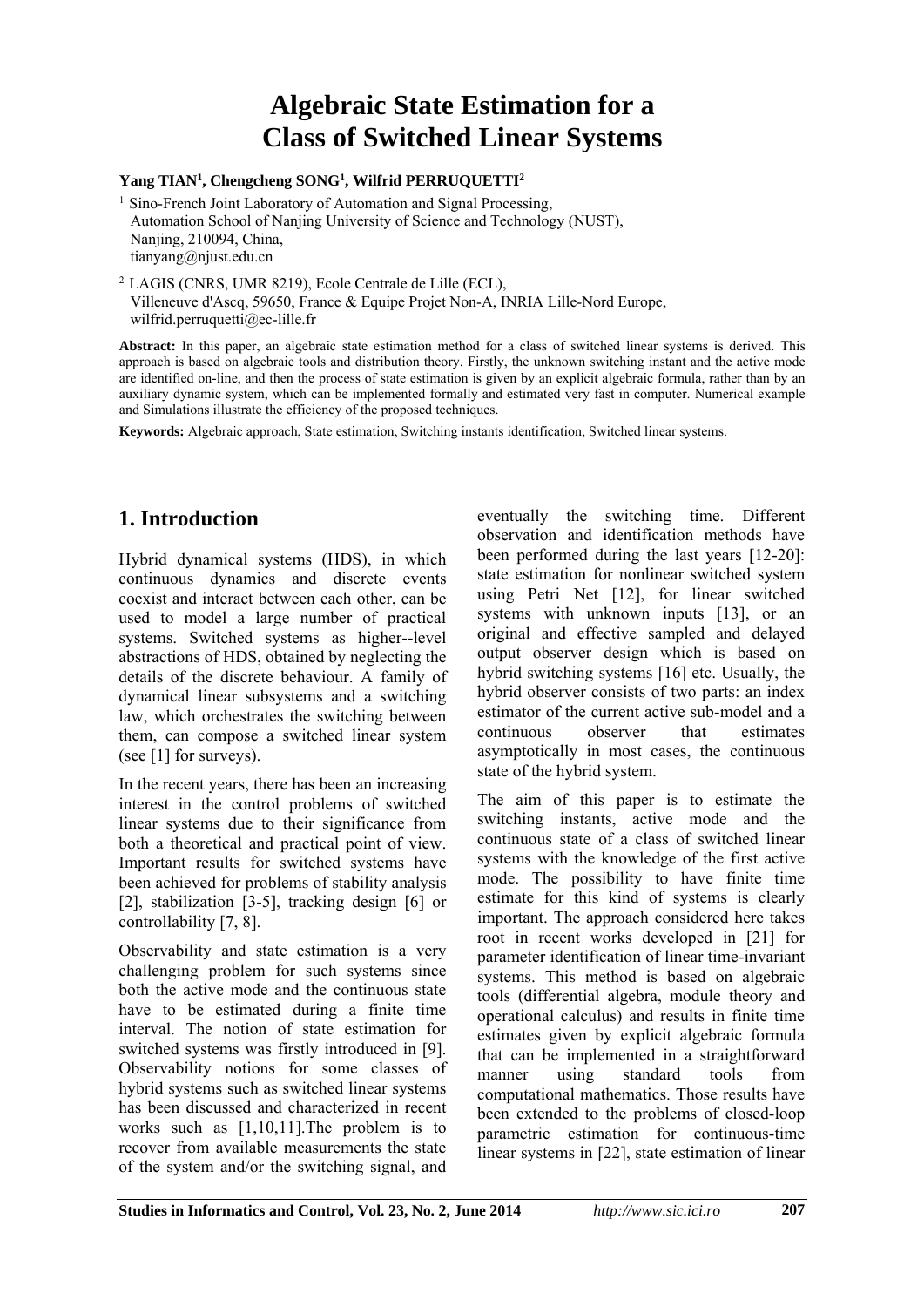systems in [23] or with time-varying parameters in [24], fault diagnosis in [25], nonlinear systems with unknown inputs in [26] or nonlinear feedback control in [27], switched systems estimation with Zeno phenomenon in [28]. This approach was also applied in [29] for the estimation of the index corresponding to the current active subsystem, and the state variable of this subsystem. Based on the result in [30, 31], finite time identification of the switching instants and the active mode are firstly studied, and the switching time estimation is given by an explicit formula, as a function of the integral of the output, in order to attenuate the influence of measurement noises. Then, combining our results of state estimation for linear time invariant systems by algebraic approach [23], we give the main approach of current active mode estimation and the continuous state estimation in real time.

This paper is organized as follows: Section 2 gives the problem statement and the mathematical formulation. The main result is derived in Section 3 & Section 4. First, the switching instant identification of one commutation between two modes is analyzed. Then, the result is extended to the case of commutations among an arbitrary number of modes. In Section 4, with the estimated switching instants sequence and the algebraic state estimator for each mode ([23]), the state estimation of the autonomous switched linear systems is achieved. In section 5, simulation results that illustrate the proposed approach are provided. Finally, the last section is devoted to main conclusions and future works.

## **2. Preliminary**

### **2.1 Problem statement**

In this work, we study a class of switched linear systems called **autonomous switched systems** [1], i.e. the evolution of system determined by a collection of linear subsystems (*Q* modes) with continuous state connected by switches among a number of discrete state  $q \in I_Q \triangleq \{1, \ldots, Q\}$ , modelled by:

$$
\dot{x} = A_q x,\tag{2.1}
$$

where  $x \in \mathbb{R}^n$  is continuous state, and  $A_q \in \mathbb{R}^{n \times n}$ 

are constant matrices. For such a system, the switches are arbitrary and independent of the systems state variable. For the sake of

convenience and without loss of generality, it is assumed that at each time  $t \in \mathbb{R}$ , only one discrete event acts on the system.

The necessary and sufficient conditions of the state observability of the autonomous switched linear systems (continuous state and the active mode) are derived in [1]. Note that the systems studied in this paper are assumed satisfied these conditions and observable. The objective is to estimate the state of the switched system (2.1) assuming that the first active mode  $q$  is known. To do this, the crucial step is to estimate the unknown switching instant and the sequence of active modes. Hereafter, we will apply the algebraic method which involves high order time derivatives of  $x(t)$ . Due to the presence of non-smooth dynamics, derivation in this article has to be understood in the distribution sense.

### **2.2 Mathematical formulation**

We recall here some standard definitions and results from distribution theory developed in [32], and fix the notations to be used. The space of  $C^{\infty}$  - functions having compact support in an open subset  $\Omega$  of  $\mathbb R$  is denoted by  $\mathcal{D}(\Omega)$ , and  $\mathcal{D}'(\Omega)$  is the space of distributions on  $\Omega$ , i.e., the space of continuous linear functional on  $\mathcal{D}(\Omega)$ . For  $u \in \mathcal{D}'$ ,  $\langle u, \varphi \rangle$  denotes the real number which linearly and continuously depends on  $\varphi \in \mathcal{D}$ . This number is defined as  $u, \varphi \geq \int_{0}^{\infty} f \varphi$  $\langle u, \varphi \rangle = \int_{-\infty}^{\infty} f \varphi$  for a locally Lebesgue integrable function  $u = f$ . The support of a distribution  $u$ , denoted as supp  $u$ , is defined as the complement of the largest open subset of  $\Omega$  in which the distribution *u* vanishes.

For the Dirac distribution  $u = \delta$  and its derivative  $\dot{u} = \delta$ , the functional is defined as  $u, \varphi> = \varphi(0)$  and  $i, \varphi> = -\dot{\varphi}(0)$ ,</u></u> respectively. More generally, every distribution is indefinitely differentiable, by virtue of its definition:

$$
\langle \dot{u}, \varphi \rangle = -\langle u, \dot{\varphi} \rangle, \quad \varphi \in \mathcal{D}(\Omega). \tag{2.2}
$$

In this paper, functions (locally Lebesgue integrable) are considered through the distributions they define,  $\dot{u}$  or  $u^{(1)}$  denote the distributional derivative of  $u$ , and  $du/dt$ stands for the distribution stemming from the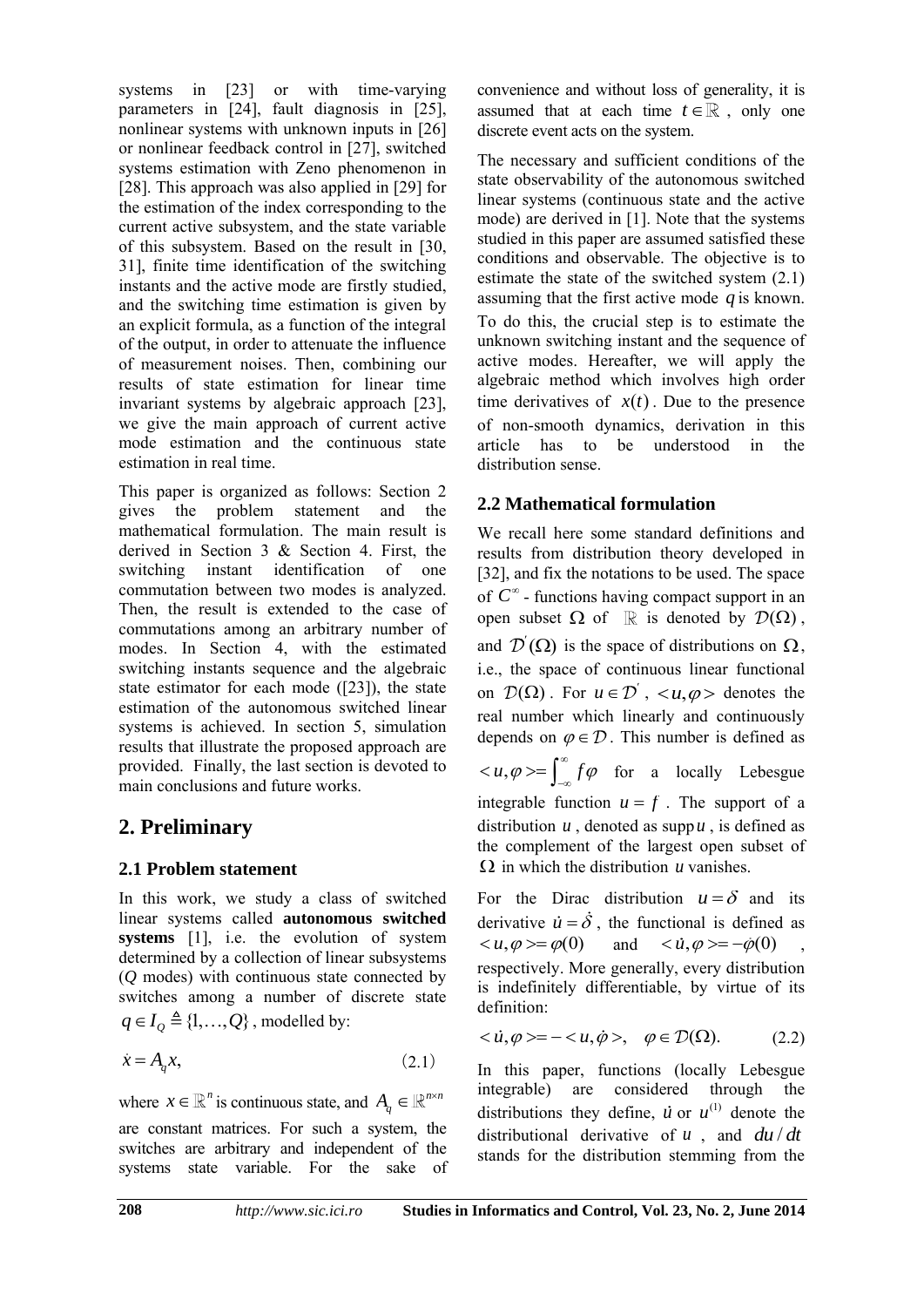usual derivative of *u* defined almost everywhere. Hence, if *u* is a continuous function except at point a with a finite jump  $\sigma_a$ , its distributional derivative can be written as

$$
\dot{u} = du/dt + \sigma_a \delta_a,
$$

where  $\delta_a$  is the Dirac distribution located at point  $\{a\}$ . This result can be generalized to arbitrary derivation orders and discontinuity points as follows: let  $\{t_{\nu}\}\$ be an increasing sequence of points that are finite in every finite time interval. Assume that both left hand and right hand derivatives  $\frac{d^p u}{dx^p}$  (t<sub>v</sub>) *p*  $\frac{d^p u}{dt^p}(t_v)$  exist and denote the corresponding jump  $\frac{d^p u}{dx^p} = \frac{d^p u}{dx^p} (t_v +) - \frac{d^p u}{dx^p} (t_v -)$ *p p*  $\sigma_v^p = \frac{d^p u}{dt^p}(t_v +) - \frac{d^p u}{dt^p}(t_v -)$ . Then one has:  $(k)$  $\mathcal{L}(p) = \frac{d^p u}{dx^p} + \sum_{n=1}^{p-1} \sigma_{n}^{p-1-k} \delta_{n,k}$  $(p)$   $\frac{d^p u}{dx^p}$   $\frac{p-1}{2} e^{p-1-k}$  $u^{(p)} = \frac{d^p u}{dt^p} + \sum_{v} \sum_{k=0}^{p-1} \sigma_v^{p-1-k} \delta_{t_v^{(p)}}$ (2.3)

In distribution sense, the class of differential equations we shall encounter will exhibit singular terms. The singularities, stemming from the origin 
$$
t_0 = 0
$$
, will be gathered into a single distribution denoted  $\psi_0$  with support  $\{0\}$ .

*p t*

The latter distribution  $\psi_0$  will be referred to as initial condition term.

Generally, the multiplication of two distributions ( $\alpha$  and  $u$ ) is well-defined when at least one of the two terms ( $\alpha$  here) is a smooth function. By definition:

$$
\langle \alpha u, \varphi \rangle = \langle u, \alpha \varphi \rangle \tag{2.4}
$$

With the properties (2.2), (2.4) and the reversed Leibniz rule, one can transform  $\alpha u^{(n)}$  into linear combinations of derivatives of products  $\alpha^{(k)}u$  :

$$
\alpha u^{(n)} = \sum_{k=0}^{n} (-1)^{2n-k} C_n^k w_k^{(n-k)}, \quad w_k := \alpha^{(k)} u \tag{2.5}
$$

Finally for every smooth function  $\alpha$ , one has:

$$
\alpha \delta_{\tau} = \alpha(\tau) \delta_{\tau},
$$

if there exists  $\alpha^{(k)}(\tau) = 0$ ,  $(k = 0, \dots, r)$ , then one has:

$$
\alpha \delta_{\tau}^{(r)} = 0 \tag{2.6}
$$

This nice property will be used later for the annihilation of singular distributions.

## **3. Algebraic Switching Instant Estimation**

The goal of this section is to obtain an algebraic relation of the measured variables in order to explicitly estimate the unknown switching instants sequence  $\{t_j\}_{j=1}^{\infty}$ . Firstly, a state transformation is used to get an intermediate differential algebraic relation which parameters are not depending anymore on the switching instant but only on a Dirac distribution at this instant. Then, an annihilating algebraic manipulation based on (2.6) is provided to get the desired differential algebraic relation where the unknown switching instants explicitly appear. Finally, thanks to the integral operator, the expression of the switching instant is obtained in terms of time integrals of the state variables.

#### **3.1 The case of two modes and one commutation**

In this case,  $q \in \{1,2\}$ . Assume that the system (2.1) switches from one mode to the other one at instant  $t_c$  and the continuous state of the active mode is known. (Note that the algebraic continuous state estimation will be detailed in Section 4.) Then, the dynamical behaviour of the system can be written as follows:

$$
\dot{x} = \Gamma(t)x, \qquad \Gamma(t) \in \{A_1, A_2\}.
$$
 (3.1)

Under the change of variable  $z = e^{Gt}x$ (constant matrix  $G$  will be defined later), the system (3.1) is transformed as follow:

$$
\dot{z} = M(t)z \tag{3.2}
$$

with  $M(t) = G + e^{Gt} \Gamma(t) e^{-Gt}$ .

The matrix  $G$  is chosen such that:

$$
M_1(t)+M_2(t)=0
$$
 (3.3)

with 
$$
M_i(t) = G + e^{Gt} A_i e^{-Gt}
$$
,  $i = 1, 2$ .

Since G and 
$$
e^{Gt}
$$
 commute, equation (3.3)  
implies that  $G = -\frac{A_1 + A_2}{2}$  and

$$
\dot{z} = \sigma(t)M_1(t)z\tag{3.4}
$$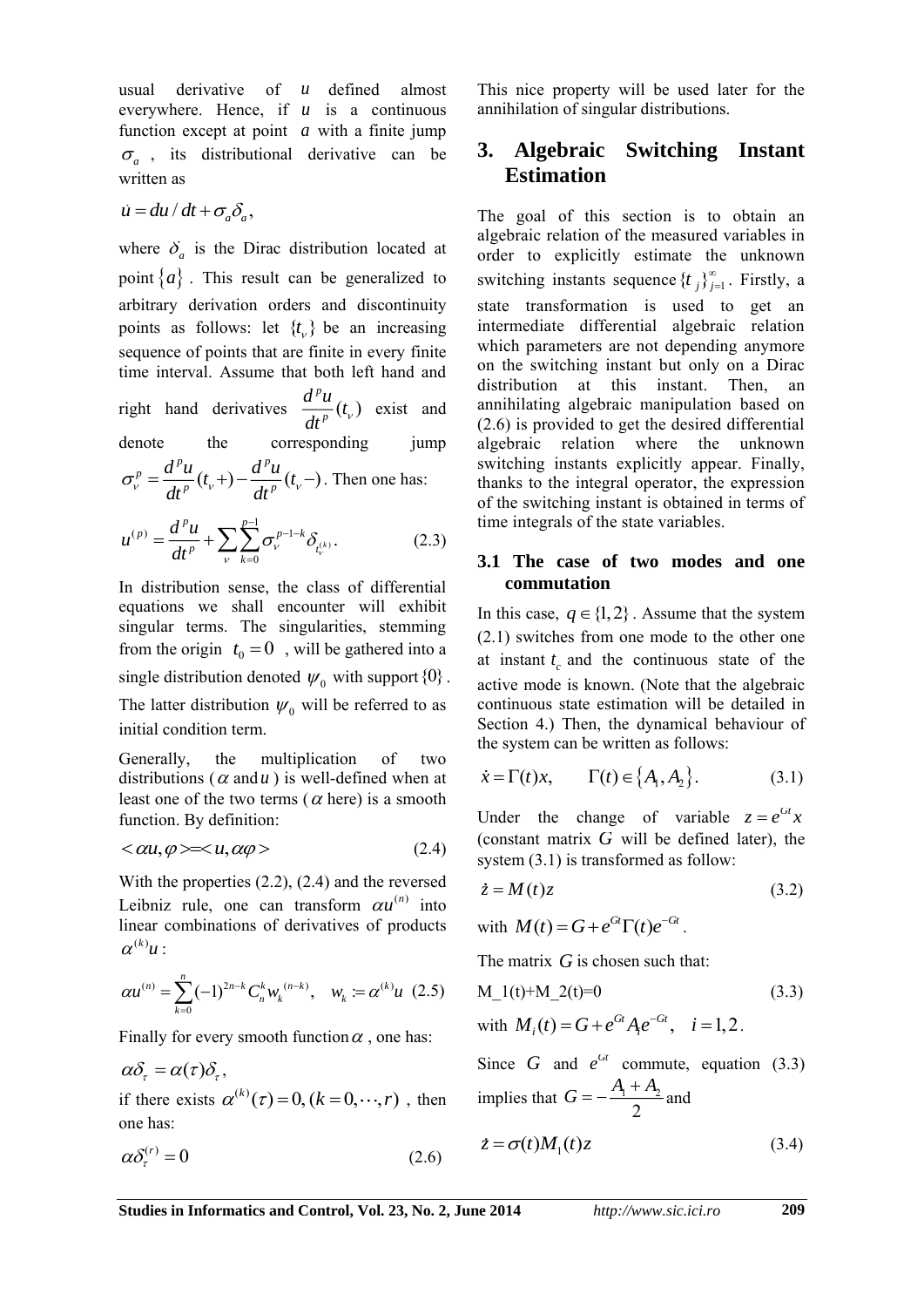with  $\sigma(t) \in \{-1,1\}$  and without loss of generality,  $\sigma(0+) = 1$  if  $\Gamma(0+) = A_1$ .

### **Remark 1**

When matrices  $A_1$  and  $A_2$  commute,  $_1(t) = -M_2(t) = \frac{1}{2} \frac{1}{2}$  $M_1(t) = -M_2(t) = \frac{A_1 - A_2}{2}$  are constant. This case was treated in [27]}.

The determinant  $\Delta_1(t)$  of  $M_1(t)$  satisfies the following property:

$$
2^{n} \Delta_{1}(t) = \det(2M_{1}(t)) = \det(M_{1} - M_{2})
$$
  
= det(A<sub>1</sub> - A<sub>2</sub>) = cte. (3.5)

Assume that the matrix  $(A_1 - A_2)$  is full rank (If not, see [30] for the non-full rank case, the principle idea is to find an impulsive mode corresponds by algebraic operate, Lie algebras etc.). Then,  $M_1(t)$  is invertible and one can define

$$
W_1(t) := \mathrm{Ad}(M_1(t)) = \Delta_1(t)M_1^{-1}(t),
$$

Then the equation (3.4) becomes

$$
W_1(t)\dot{z} = \sigma(t)\Delta_1(t)z\tag{3.6}
$$

Note that every term in (3.6) is known but the evolution of  $\sigma(t)$ . Since  $\sigma(t)$  is a constant outside the set  $\{t_c\}$ , the distributional derivative of the product  $\sigma(t)u(t)$  is well-defined when  $u(t)$  is a smooth function.

Denoting  $\sigma_c = \sigma(t_c+) - \sigma(t_c-) = \pm 2$  and using the properties (2.3) and (2.5), one has:

$$
\dot{\sigma}(t) = \sigma_c \, \delta_{t_c},
$$

$$
(\sigma(t)u(t)) = \dot{\sigma}(t)u(t) + \sigma(t)\dot{u}(t)
$$
  
=  $\sigma_c u(t_c)\delta_{t_c} + \sigma(t)\dot{u}(t)$  (3.7)

By derivation of (3.6) by using property (3.7), one obtains:

$$
W_1(t)\ddot{z} + \dot{W}_1(t)\dot{z} - \Delta_1(t)M_1(t)z = \dot{\sigma}(t)\Delta_1(t)z.
$$
 (3.8)

Then the equation (3.8) can be rewritten as:

$$
\sum_{i=0}^{2} K_i(t) z^{(i)} = \gamma_c \delta_{t_c}
$$
 (3.9)

with 
$$
K_1(t) = \dot{W}_1(t)
$$
,  $K_0(t) = -\Delta_1(t)M_1(t)$ ,  
\n $K_2(t) = W_1(t)$  and  $\gamma_c = \sigma_c \Delta_1(t_c)z(t_c)$ .

Thus, using the change of variables  $z = e^{Gt}x$ , one obtains a differential system with a lefthand side that only contains known quantities. The right-hand side involves a Dirac distribution that will be annihilated using property (2.6), as shown in the next subsection.

#### **3.2 Explicit computation of the switching instant**

In this subsection, the estimation of switching instant is presented. The main idea is to identify the impulsive systems (3.9) based on two steps: (i) multiplication with smooth function  $\alpha$  for the annihilation of singular distributions; (ii) integration by parts to express the switching instant. From the property (2.6), let's take an arbitrary smooth function  $\alpha = f(t, t_c)$  with the following properties:

$$
f(t, t_c)\delta_{t_c} = 0
$$
,  $f(0, t_c) = \dot{f}(0, t_c) = 0$ .

Multiplying (3.9) by  $f(t,t_c)$ , one obtains:

$$
f(t,t_c)\left(\sum_{i=0}^{2}K_i(t)z^{(i)}\right) = 0.
$$
 (3.10)

Integrating by parts  $(3.10)$  twice from 0 to  $t > t_c$  and using the property

$$
\int_0^t \int_0^{t_{\nu-1}} \cdots \int_0^{t_1} x(\tau) dt_{\nu-1} \cdots dt_1 d\tau = \int_0^t \frac{(t-\tau)^{\nu-1}}{(\nu-1)!} x(\tau) d\tau,
$$

one obtains:

$$
\int_0^t (t-\tau) \Big( \ddot{f}(\tau, t_c) W_1(\tau) + \dot{f}(\tau, t_c) W_1(\tau) - \Delta_1(\tau) M_1(\tau) \Big) z(\tau) d\tau + f(t, t_c) W_1(t) z(t) - 2 \int_0^t \dot{f}(\tau, t_c) W_1(\tau) z(\tau) d\tau
$$
(3.11)  

$$
- \int_0^t f(\tau, t_c) W_1(\tau) z(\tau) d\tau = 0
$$

So the estimation of  $t_c$  can be obtained from  $(3.11)$ . For example:  $f(t, t_c) = t^2(t - t_c)$  which satisfies the properties of (i) and (ii).

Using the result of (3.11), the estimate of  $t_c$  is given by the following formula:

$$
D(t, z, M_1)t_c = N(t, z, M_1)
$$

with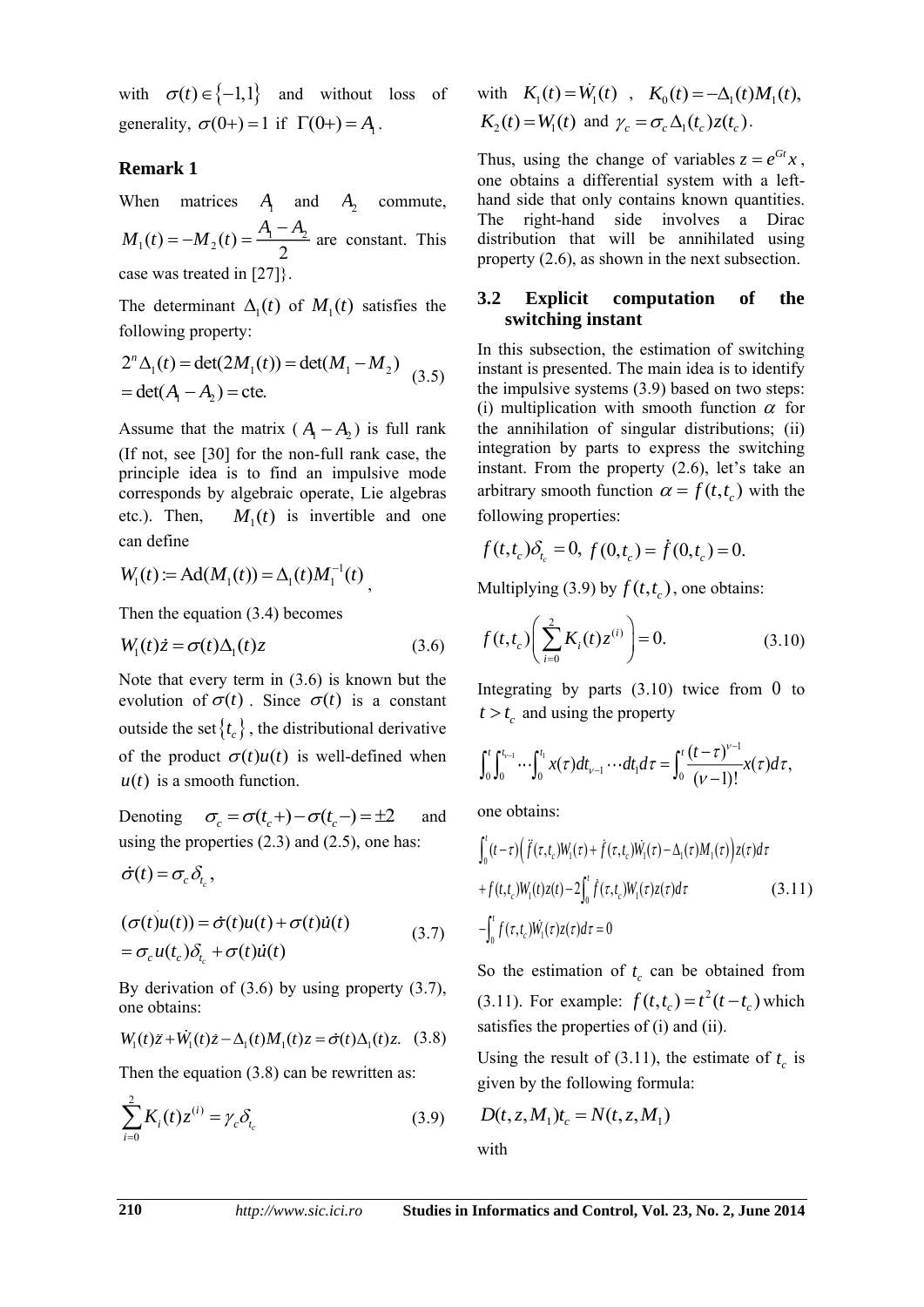$$
N(t, z, M_1) = t^3 W_1(t) z(t) - \int_0^t (6\tau^2 W_1(\tau) + \tau^3 \dot{W}_1(\tau)) z(\tau) d\tau
$$
  
+ 
$$
\int_0^t (t-\tau) (6\tau W_1(\tau) + 3\tau^2 \dot{W}_1(\tau) - \Delta_1(\tau) M_1(\tau)) z(\tau) d\tau
$$
  

$$
D(t, z, M_1) = t^2 W_1(t) z(t) - \int_0^t (4\tau W_1(\tau) + \tau^2 \dot{W}_1(\tau)) z(\tau) d\tau
$$
  
+ 
$$
\int_0^t (t-\tau) (2W_1(\tau) + 2\tau \dot{W}_1(\tau)) z(\tau) d\tau
$$
 (3.12)

Note that  $N(t, z, M_1)$  and  $D(t, z, M_1)$  are column vectors of dimension  $n$ . So one has

$$
t_c = \frac{N_g(t, z, M_1)}{D_g(t, z, M_1)},
$$

for any  $1 \le g \le n$ , where  $N_g(t, z, M_1)$  and  $D_g(t, z, M_1)$  are the components of  $N(t, z, M_1)$  and  $D(t, z, M_1)$ , respectively.

#### **Remark 2**

When the measured signal  $z(t)$  is perturbed by noise, (3.11) can be integrated one or several more times in order to reduce the noise effect. In this case, the expression of  $N(t, z, M_1)$  and

$$
D(t, z, M_1) \text{ in (3.12) becomes}
$$
\n
$$
N(t, z, M_1) = \int_0^t \frac{1}{2} (t - \tau)^2 (6\tau W_1(\tau) + 3\tau^2 \dot{W}_1(\tau) - \Delta_1(\tau) M_1(\tau)) z(\tau) d\tau
$$
\n
$$
+ \int_0^t \tau^3 W_1(\tau) z(\tau) d\tau - \int_0^t (t - \tau) (6\tau^2 W_1(\tau) + \tau^3 \dot{W}_1(\tau)) z(\tau) d\tau
$$
\n
$$
D(t, z, M_1) = \int_0^t \frac{1}{2} (t - \tau)^2 (2W_1(\tau) + 2\tau \dot{W}_1(\tau)) z(\tau) d\tau
$$
\n
$$
+ \int_0^t \tau^2 W_1(\tau) z(\tau) d\tau - \int_0^t (t - \tau) (4\tau W_1(\tau) + \tau^2 \dot{W}_1(\tau)) z(\tau) d\tau
$$

The method of switching instant identification is given above. Next, this method is extended to the general case.

### **3.3 The case of**  *Q* **modes and**  *S* **commutations**

For each pair of matrices  $A_i$  and  $A_j$  (*i*,  $j \in I_Q$ and  $i \neq j$  ) in system (3.1), assume that  $(A_i - A_j)$  is full rank. It has been seen that an estimator  $E_{i,j}$  which computes the quantities  $D(t, z, M_{i,j})$  and  $N(t, z, M_{i,j})$ , with the used calculation expressions defined as follows: *A A*

$$
M_{i,j} = G_{i,j} + e^{G_{i,j}t} A_i e^{-G_{i,j}t}, \quad G_{i,j} = -\frac{A_i + A_j}{2}
$$

**Studies in the studies of the studies in the studies in the studies in the studies in the studies in the studies in the studies in the studies in the studies in the studies in the studies in the studies in the studies in** and these can be used to determine a switching instant  $t_{i,j}$  that occurs between the mode  $i$  and  $j$  (either from mode  $i$  to mode  $j$  or from  $j$  to mode *i* ). Hence, in order to identify all the switches among *Q* modes, one can use  $C_Q^2 = (Q(Q-1))/2$  estimators in parallel. Then, the output signals of each estimator can determine the occurrence of a switch and its associated modes. Furthermore, with the knowledge of the first active mode, the whole sequence of active mode can be identified.

### **4. Algebraic State Estimation**

An algebraic online switching instant estimation of the linear switched system is introduced in Section 3, this section is devoted to the estimation of the active mode and the continuous state of this class of system.

Hereafter, the system modelled by (2.1) and satisfying the following constraints is studied:

- Each mode is observable;
- The initial mode *i* from which the system starts is known;

The matrix  $(A_i - A_j)$  is full rank for each pair of matrices  $A_i$ ,  $A_j$  ( $i \neq j$ ) or each pair of matrices  $A_i$  and  $A_j$  commute (if not, see [30] to treat the non-full rank case ).

The main steps of the proposed method are:

- 1) Estimate the continuous state variables  $x_1, \ldots, x_n$  of the mode *i* with algebraic approach presented in article [23] knowing that the initial mode is  $i$ . The states of the other modes are estimated in parallel in order to follow the trajectory of the state faster when switch occurs.
- 2) Estimation of the switching instant and the active mode *j* with the method proposed in section 3.
- 3) Once the index *j* of the current active mode is known, estimation the current state variable of the system  $\rightarrow$  step 1.

## **5. Numerical Example**

Consider an autonomous switched system in continuous time which commutes among three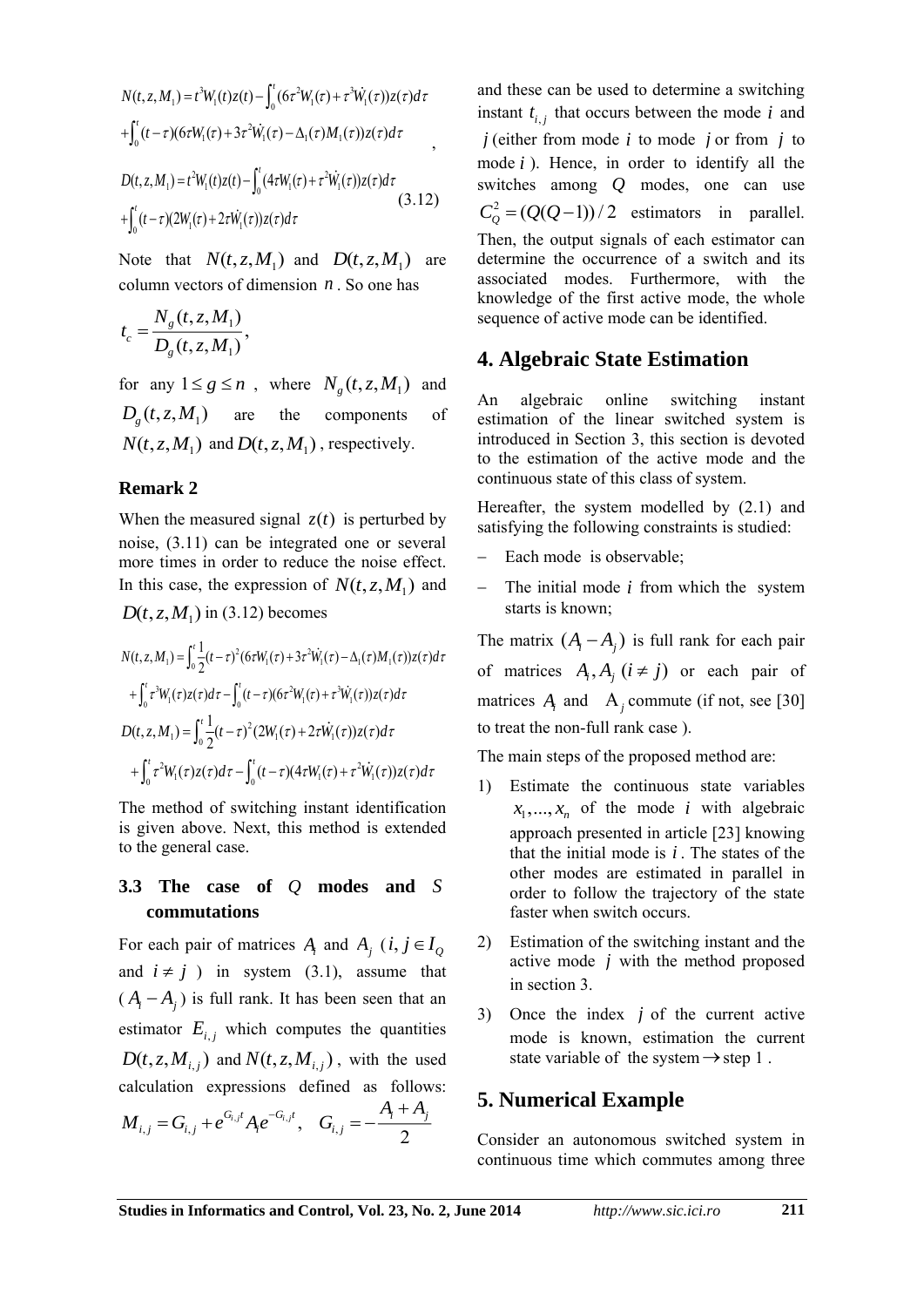linear time-invariant modes described by the following defined matrices:

$$
A_1 = \begin{pmatrix} 1 & 1 \\ 0 & 1 \end{pmatrix}, A_2 = \begin{pmatrix} 3 & 2 \\ 0 & 3 \end{pmatrix}, A_3 = \begin{pmatrix} 2 & 1 \\ 5 & 0 \end{pmatrix}, \text{ and}
$$
  

$$
C = \begin{pmatrix} 1 & 0 \end{pmatrix}.
$$

#### **5.1 Continuous state estimation**

Firstly, we obtain an explicit formulation of the output estimation  $y_e$  and its derivative  $\dot{y}_e$  of each mode using the method proposed in [23]. Secondly, since each mode is observable then their observability matrix is invertible. Thus, it is possible to express the state in function of the output and its derivative. By replacing this relationship with the estimated values, we can reconstruct state variable in function of the integral of  $y(t)$ .

For mode 
$$
A_1
$$
, one has:  
\n
$$
\begin{cases}\ny_e(t) = \frac{6 \int_0^t \tau y(\tau) e^{(t-\tau)} d\tau - 2t \int_0^t y(\tau) e^{(t-\tau)} d\tau}{t^2} & \text{to} \\
y_e(t) = \frac{6 \int_0^t \tau y(\tau) e^{(t-\tau)} d\tau - 2t \int_0^t y(\tau) e^{(t-\tau)} d\tau - 2 \int_0^t y(\tau) e^{(t-\tau)} d\tau}{t^2} & \text{w}\n\end{cases}
$$
\n
$$
\begin{cases}\nx_{1e} = y_e \\
x_{2e} = \dot{y}_e(t) - y_e(t)\n\end{cases}
$$

For mode  $A_2$ , one has:

$$
\begin{cases}\ny_e(t) = \frac{6 \int_0^t \tau y(\tau) e^{3(t-\tau)} d\tau - 2t \int_0^t y(\tau) e^{3(t-\tau)} d\tau}{t^2} \\
y_e(t) = \frac{18 \int_0^t \tau y(\tau) e^{3(t-\tau)} d\tau - 6t \int_0^t y(\tau) e^{3(t-\tau)} d\tau - 2 \int_0^t y(\tau) e^{3(t-\tau)} d\tau}{t^2} + \frac{2y_e(t)}{t} \\
x_{1e} = y_e(t) \\
x_{2e} = \frac{1}{2} (\dot{y}_e(t) - 3y_e(t))\n\end{cases}
$$

For mode  $A_3$ , one has:

$$
\begin{cases}\ny_e(t) = \frac{2\int_0^t \left(e^{(1-\sqrt{6})(t-\tau)} + e^{(1+\sqrt{6})(t-\tau)}\right) y(\tau) d\tau}{t^2} \\
-\frac{\frac{\sqrt{6}}{6} \int_0^t \left(e^{(1+\sqrt{6})(t-\tau)} - e^{(1-\sqrt{6})(t-\tau)}\right) y(\tau) d\tau}{t^2} \\
\dot{y}_e(t) = \frac{\frac{6-6\sqrt{6}}{3} \int_0^t e^{(1-\sqrt{6})(t-\tau)} \tau y(\tau) d\tau + \frac{6+6\sqrt{6}}{3} \int_0^t e^{(1+\sqrt{6})(t-\tau)} \tau y(\tau) d\tau}{t^2} \\
-\frac{\left(\frac{6-\sqrt{6}}{6} \int_0^t e^{(1-\sqrt{6})(t-\tau)} y(\tau) d\tau + \frac{6+\sqrt{6}}{6} \int_0^t e^{(1+\sqrt{6})(t-\tau)} y(\tau) d\tau\right)}{t^2} + \frac{2y_e(t)}{t}\n\end{cases}
$$

$$
\begin{cases} x_{1e} = y_e(t) \\ x_{2e} = \dot{y}_e(t) - 2y_e(t) \end{cases}
$$

### **5.2 Numerical simulation results**

The switching instant is assumed to occur at the following instants of

 $t_1 = 0.4s$ ,  $t_2 = 1s$ ,  $t_3 = 1.2s$ ,  $t_4 = 1.4s$  and  $t_5 = 1.5s$  (cf. Fig. 1, Fig. 2) and the initial mode is mode 1. Their corresponding switching sequence is designed as follows

$$
A_1 \rightarrow A_3 \rightarrow A_2 \rightarrow A_1 \rightarrow A_3 \rightarrow A_2 \text{ (cf. Fig. 3).}
$$

Since estimator 1  $(E_{1,2})$  detects the switching which occurs between the mode  $A_1$  and the mode  $A_2$ , the estimator 2 ( $E_{2,3}$ ) corresponds to commutation between mode  $A_2$  and mode  $A_3$ , the estimator 3  $(E_{1,3})$  detects the commutation between the mode  $A_1$  and the mode  $A_3$ , it is known that estimator  $3 \rightarrow 2 \rightarrow 1 \rightarrow 3 \rightarrow 2$ works respectively (cf. Fig. 4).



**Figure 1.** Real and estimated state value:  $x_1$ .



**Figure 2.** Real and estimated state value:  $x_2$ .



**Figure 3.** Real and estimated active mode  $S_{\rho} \& S_{\rho}$ .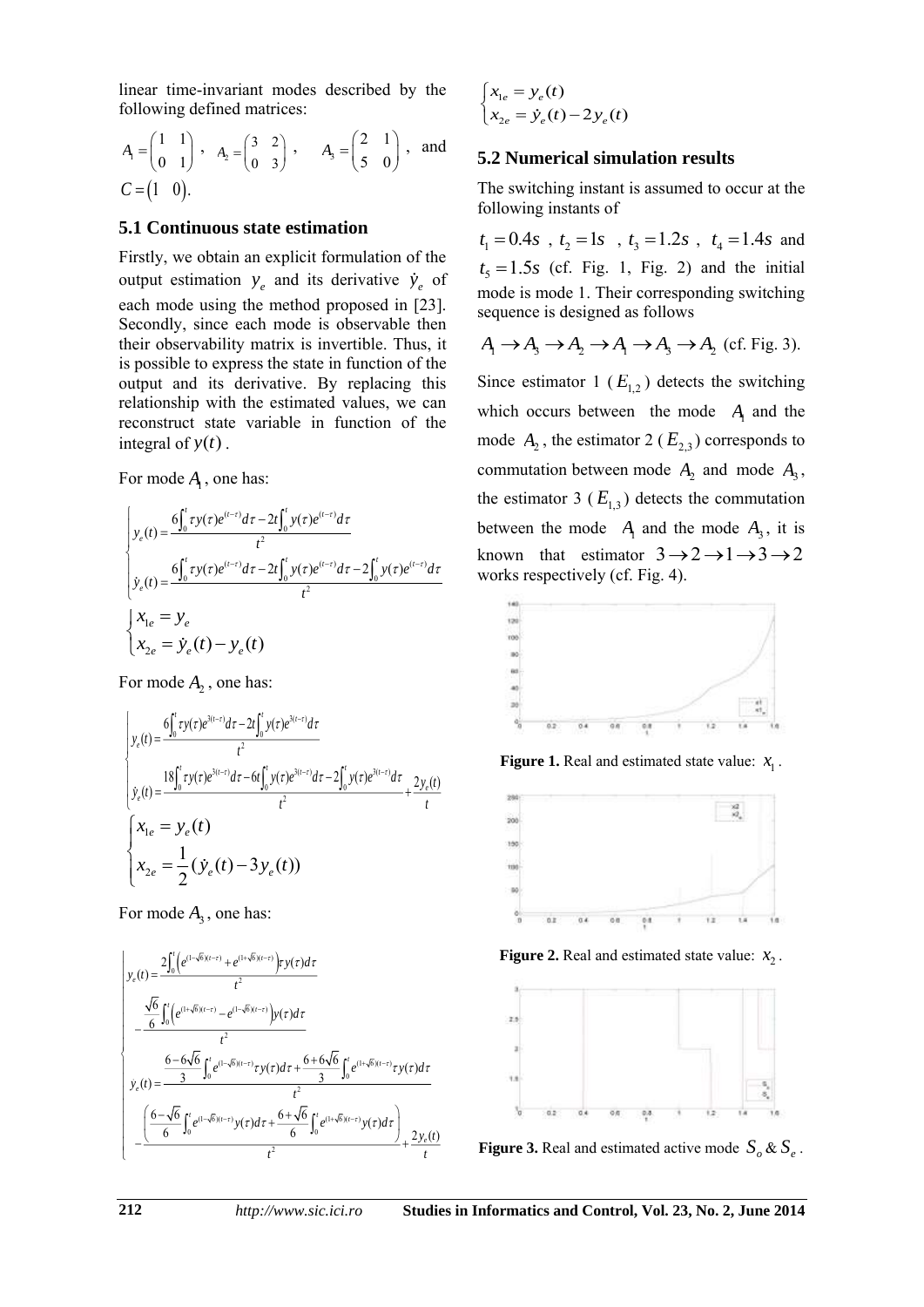

**Figure 4.** Sequences of the used estimator.

## **6. Conclusion**

In this paper, an algebraic identification of switching instant, active mode and the continuous state estimation of autonomous switched linear systems has been introduced. Based on algebraic tools and distribution theory, an explicit algorithm computes the switching instants has been derived, then combining our previous results of algebraic state estimation for linear systems, the active mode and continuous state estimation in real time are given. Future works are concerned with the application to the fault diagnosis and state estimation of a class of the switched systems with time-varying modes.

## **Acknowledgements**

This work was partially supported by the National Natural Science Foundation of China (61304077, 61203115), by the Natural Science Foundation of Jiangsu Province (BK20130765), by the Specialized Research Fund for the Doctoral Program of Higher Education of China (20123219120038), by the Chinese Ministry of Education Project of Humanities and Social Sciences (13YJCZH171), by the Fundamental Research Funds for the Central Universities (30920130111014), and by the Zijin Intelligent Program of Nanjing University of Science and Technology (2013\_ZJ\_0105).

## **REFERENCES**

- 1. VIDAL, R., A. CHIUSO, S. SOATTO, S. SASTRY, **Observability of Linear Hybrid Systems.** Lect. Notes in Comp. Sc. (Hybrid Systems Computation and Control). vol. 2623, 2003, pp. 526-539.
- 2. AGRACHEV, A. A., D. LIBERZON, **Liealgebraic Stability Criteria for Switched Systems**, SIAM J. Ctrl Opt., vol. 40, 2001, pp. 253-269.
- 3. SOGA, T., N. OTSUKA, **Stabilizability Conditions for Switched Linear Systems with Constant Input via Switched Observer**, Studies in Informatics and Control, vol. 22, no. 1, 2013, pp. 7-14.
- 4. ZHAI G., H. LIN, P.J. ANTASAKLIS, **Quadratic Stabilizability of Switched Linear Systems with Polytopic Uncertainties**. Intl. Journal of Control, vol. 76, no. 7, 2003, pp. 747-753.
- 5. WICKS, M., P. PELETIES, R. DECARLO, **Switched Controller Synthesis for the Quadratic Stabilisation of a Pair of Unstable Linear Systems**. European J. of Control, vol.4, no. 2, 1998, pp.140-147.
- 6. BOURDAIS, R., M. FLIESS, C. JOIN et al. **Towards a Model-free Output Tracking of Switched Nonlinear Systems.** 7th IFAC Symp. on Nonlinear Control Systems, 2007.
- 7. SUN, Z, S. S. GE, **Analysis and Synthesis of Switched Linear Control Systems**. Automatica, vol.41, no.2, 2005, pp.181-195.
- 8. XIE G, D. ZHENG, L. WANG, **Controllability of Switched Linear Systems**. IEEE Trans. on Aut. Ctrl, vol. 47, no.8, 2002, 1401-1405.
- 9. ACKERSON, G. A., K. S. FU, **On State Estimation in Switching Environments**. IEEE Trans. on Aut. Ctrl. 15(1), 1970, pp. 10- 17.
- 10. BABAALI, M., G. J. PAPPAS, **Observability of Switched Linear Systems in Continuous time**. Hybrid Syst.: Comp. and Control. Springer Berlin Heidelberg, 2005, pp. 103-117.
- 11. De SANTIS, E., M. D. DI BENEDETTO, G. POLA, **On Observability and Detectability of Continuous-time Linear Switching Systems.** 42nd IEEE Conf. Dec. & Ctrl, 2003.
- 12. ARICHI, F., M. DJEMAI, B. CHERKI et al. **State Estimation for a Class of Nonlinear Switched Systems using Petri Net**. 2nd Intl. Symp. IEEE Envir. Friendly Energies & App. (EFEA), 2012, pp. 38-43.
- 13. RIOS, H., J. DAVILA, F. LEONID et al. **State Estimation for Linear Switched Systems with Unstable Invariant Zeros and Unknown Inputs.** 51st IEEE Conf. on Decision and Control, USA, 2012.
- 14. WANG, H. P., C. VASSEUR, V. KONCAR, A. CHAMROO, N. CHRISTOV, **Design**